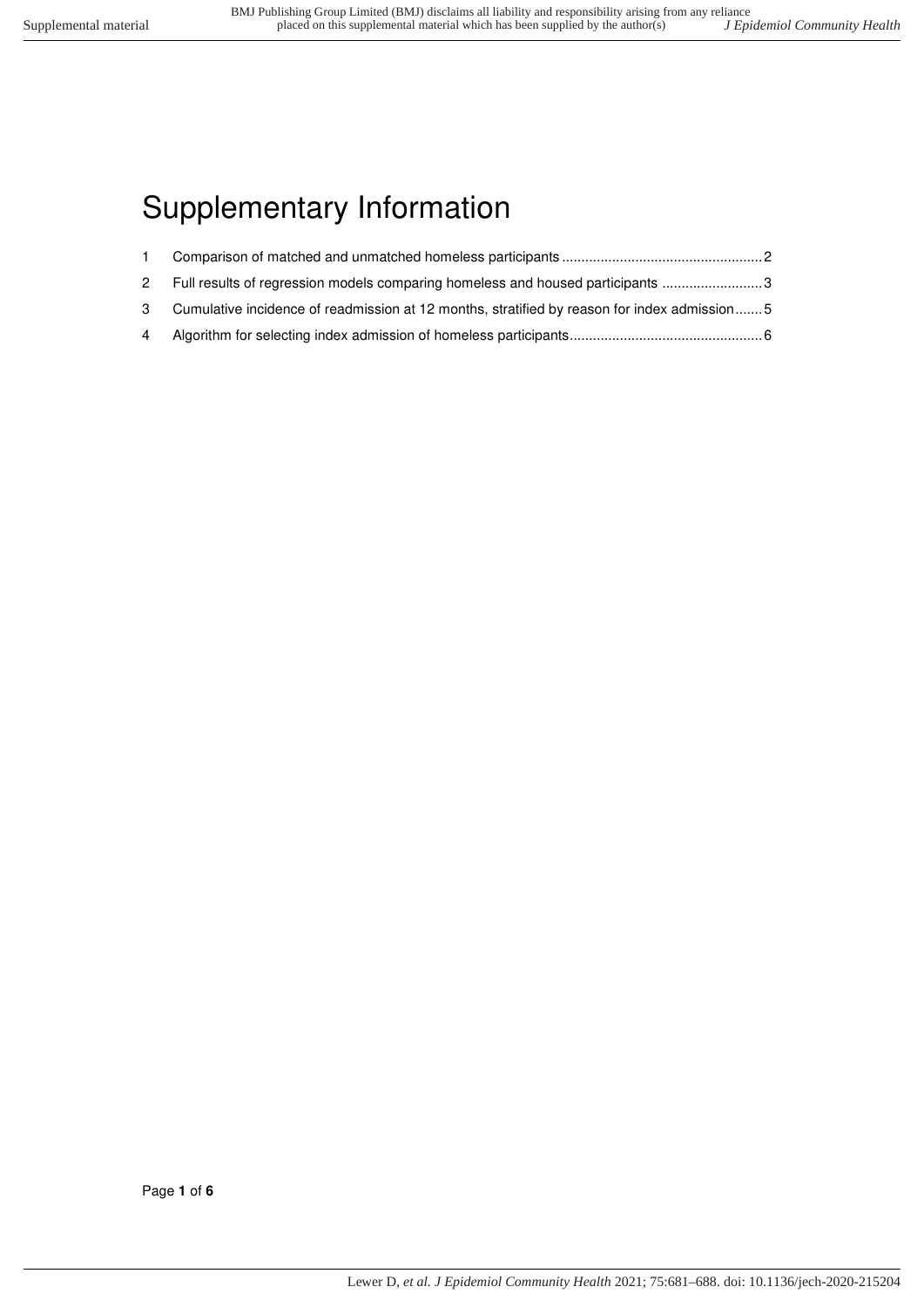#### <span id="page-1-0"></span>1 Comparison of matched and unmatched homeless participants

| Variable                       | Level           | <b>Matched</b><br>n (%) | <b>Unmatched</b><br>n (%) |
|--------------------------------|-----------------|-------------------------|---------------------------|
| Total                          |                 | 2,772 (100)             | 537 (100)                 |
| Age                            | Mean (sd)       | 44.21 (14.15)           | 41.14 (11.85)             |
|                                | Median (IQR)    | 43.64 (33.37-53.75)     | 40.92 (32.97-48.94)       |
| Sex                            | Female          | 768 (28)                | 80(15)                    |
|                                | Male            | 2,004 (72)              | 457 (85)                  |
| Year of index                  | 2013            | 76 (3)                  | 30(6)                     |
|                                | 2014            | 769 (28)                | 130 (24)                  |
|                                | 2015            | 948 (34)                | 155 (29)                  |
|                                | 2016            | 979 (35)                | 222 (41)                  |
| Comorbidities                  | 0               | 926 (33)                | 183 (34)                  |
|                                | 1               | 769 (28)                | 170 (32)                  |
|                                | $\overline{c}$  | 541 (20)                | 94 (18)                   |
|                                | 3               | 307(11)                 | 53(10)                    |
|                                | $4+$            | 229(8)                  | 37(7)                     |
|                                | Mean (sd)       | 1.38(1.41)              | 1.28(1.35)                |
|                                | Median (IQR)    | $1(0-2)$                | $1(0-2)$                  |
| Reason for index               | External        | 695 (25)                | 131 (24)                  |
| admission                      | Digestive       | 223(8)                  | 28(5)                     |
|                                | Circulatory     | 226(8)                  | 25(5)                     |
|                                | Mental health   | 347 (13)                | 156 (29)                  |
|                                | Respiratory     | 189(7)                  | 19(4)                     |
|                                | Skin            | 206(7)                  | 29(5)                     |
|                                | Genitourinary   | 89 (3)                  | 9(2)                      |
|                                | Musculoskeletal | 112(4)                  | 17(3)                     |
|                                | Infections      | 75(3)                   | 10(2)                     |
|                                | Cancers         | 63(2)                   | 6(1)                      |
|                                | Other           | 547 (20)                | 107 (20)                  |
| Type of discharge <sup>a</sup> | Normal          | 2,519 (91)              | 487 (91)                  |
|                                | DAMA            | 253 (9)                 | 50(9)                     |

 a Normal = With medical consent. DAMA = Discharge against medical advice.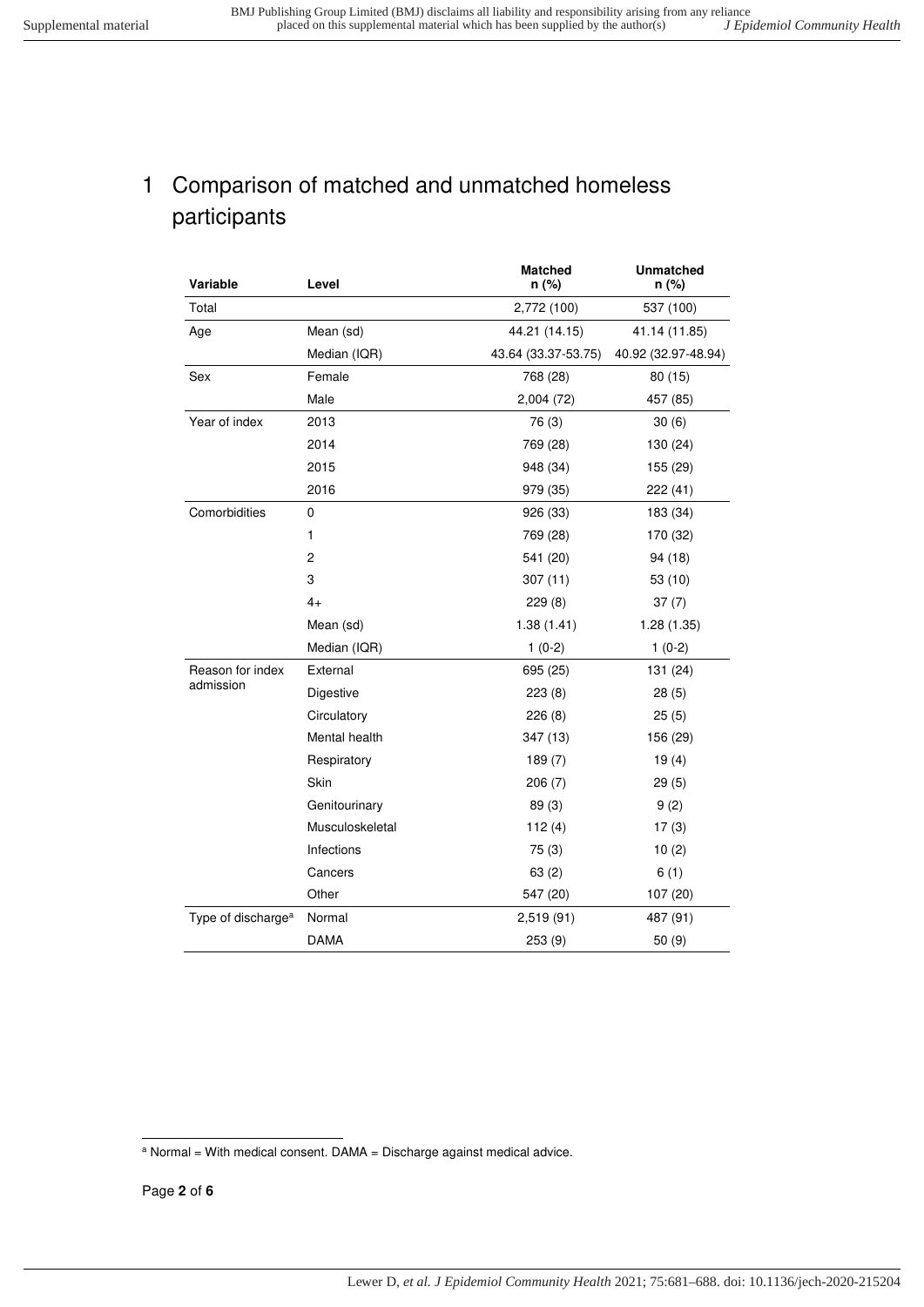## <span id="page-2-0"></span>2 Full results of regression models comparing homeless and housed participants

We used mixed negative binomial models with the count of readmissions as the dependent variable and the homeless or housed status of the patient as the main independent variable. Other independent variables are shown in the table below, plus an offset for the log follow-up time. In adjusted models, a random effect is included for the hospital site. The values in the table are Incident Rate Ratios with 95% confidence intervals.

| Variable                      | Level           | Unadjusted           | <b>Adjusted for</b><br>matching variables <sup>b</sup> | <b>Fully adjusted</b> |
|-------------------------------|-----------------|----------------------|--------------------------------------------------------|-----------------------|
| <b>Emergency readmissions</b> |                 |                      |                                                        |                       |
| Group                         | Housed (ref)    | 1                    | 1                                                      | 1                     |
|                               | Homeless        | 2.69 (2.46, 2.94)    | 2.92 (2.67, 3.19)                                      | 2.49 (2.29, 2.70)     |
| Sex                           | Female (ref)    | 1                    |                                                        |                       |
|                               | Male            | 0.93(0.84, 1.03)     |                                                        |                       |
| Age                           |                 | 1.16(1.10, 1.21)     |                                                        |                       |
| Comorbidities                 | $0$ (ref)       | $\mathbf{1}$         | $\mathbf{1}$                                           |                       |
|                               | 1               | 2.76 (2.49, 3.06)    | 2.73 (2.46, 3.03)                                      |                       |
|                               | $\overline{2}$  | 4.86 (4.32, 5.47)    | 4.78 (4.24, 5.38)                                      |                       |
|                               | 3               | 6.37 (5.50, 7.38)    | 6.17 (5.32, 7.16)                                      |                       |
|                               | $4+$            | 12.65 (10.78, 14.86) | 12.37 (10.52, 14.56)                                   |                       |
| Reason for index              | External (ref)  | 1                    | 1                                                      |                       |
| admission                     | Cancers         | 1.72 (1.24, 2.38)    | 1.52(1.09, 2.11)                                       |                       |
|                               | Circulatory     | 1.02(0.84, 1.24)     | 0.91(0.75, 1.11)                                       |                       |
|                               | Digestive       | 1.22 (1.02, 1.47)    | 1.17(0.98, 1.41)                                       |                       |
|                               | Genitourinary   | 1.08(0.86, 1.35)     | 0.95(0.76, 1.19)                                       |                       |
|                               | Infections      | 1.05(0.78, 1.41)     | 1.00(0.75, 1.35)                                       |                       |
|                               | Musculoskeletal | 1.18(0.93, 1.51)     | 1.11(0.87, 1.41)                                       |                       |
|                               | Mental health   | 1.82(1.51, 2.20)     | 1.75(1.45, 2.11)                                       |                       |
|                               | Other           | 1.19(1.03, 1.36)     | 1.13(0.98, 1.29)                                       |                       |
|                               | Respiratory     | 1.67(1.38, 2.03)     | 1.45 (1.19, 1.76)                                      |                       |
|                               | Skin            | 1.02 (0.82, 1.27)    | 0.97(0.78, 1.20)                                       |                       |
| Year of index                 | 2013 (ref)      | $\mathbf{1}$         |                                                        |                       |
| admission                     | 2014            | 0.76(0.57, 1.01)     |                                                        |                       |
|                               | 2015            | 0.62(0.47, 0.82)     |                                                        |                       |
|                               | 2016            | 0.76(0.57, 1.00)     |                                                        |                       |
| <b>Planned readmissions</b>   |                 |                      |                                                        |                       |
| Group                         | Housed (ref)    | 1                    | $\mathbf{1}$                                           | 1                     |
|                               | Homeless        | 0.62(0.54, 0.70)     | 0.63(0.55, 0.72)                                       | 0.60(0.53, 0.68)      |
| Sex                           | Female (ref)    | $\mathbf{1}$         |                                                        |                       |
|                               | Male            | 0.90(0.78, 1.04)     |                                                        |                       |
| Age                           |                 | 1.35 (1.26, 1.44)    |                                                        |                       |
| Comorbidities                 | $0$ (ref)       | $\mathbf{1}$         | $\mathbf{1}$                                           |                       |
|                               | 1               | 1.93 (1.64, 2.26)    | 1.87(1.60, 2.19)                                       |                       |
|                               | $\overline{2}$  | 2.49(2.06, 2.99)     | 2.37 (1.97, 2.85)                                      |                       |
|                               | 3               | $3.62$ (2.87, 4.55)  | 3.43 (2.72, 4.32)                                      |                       |
|                               | 4+              | 8.65 (6.72, 11.12)   | 8.09 (6.29, 10.42)                                     |                       |

 b Homeless and housed groups were matched on age group, sex, year of discharge, and hospital site. Hospital site is included as a random effect. Age is standardised such that the coefficient represents the association with one standard deviation in age.

Page **3** of **6**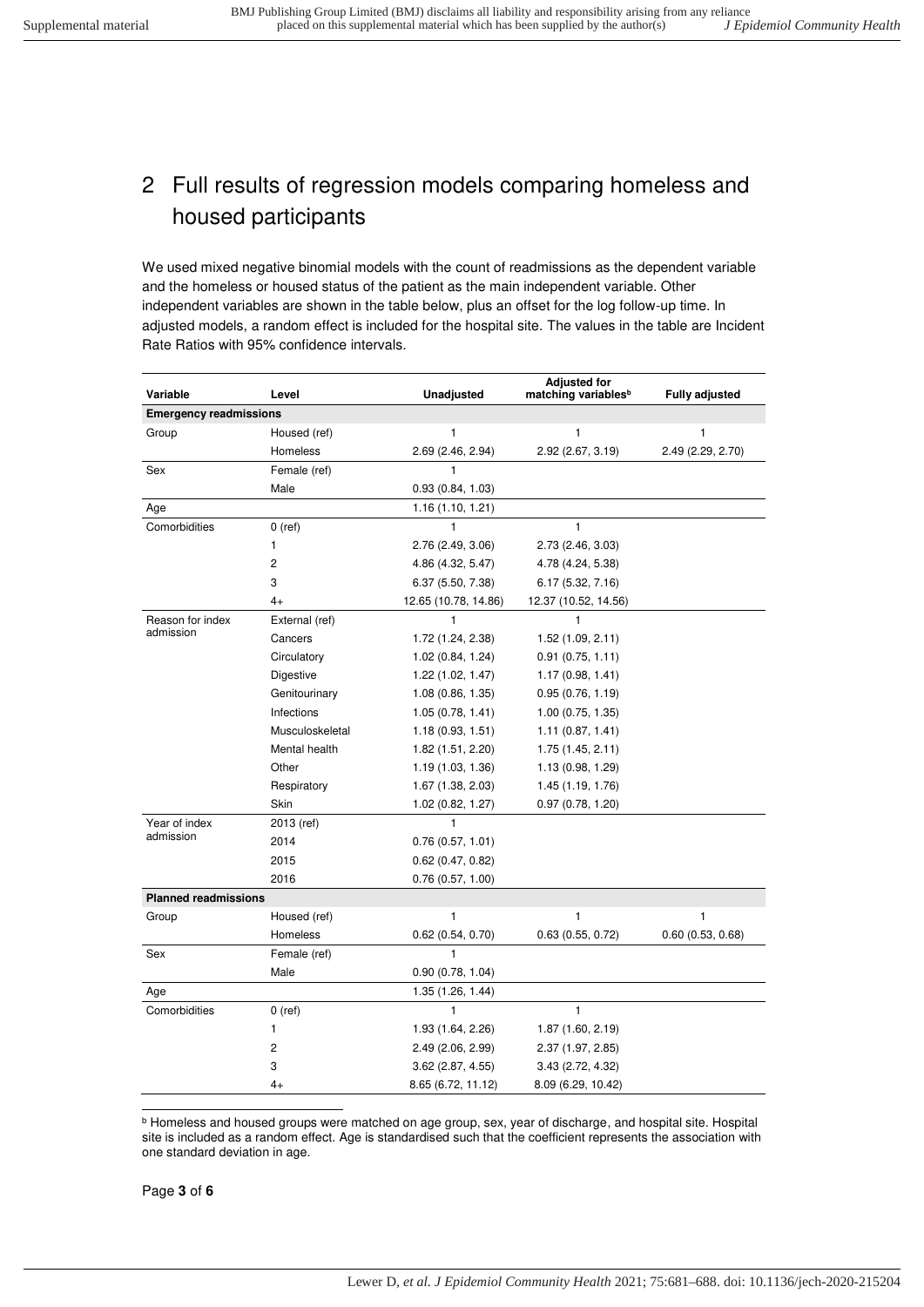| Variable              | Level           | <b>Unadjusted</b>    | <b>Adjusted for</b><br>matching variables <sup>b</sup> | <b>Fully adjusted</b> |
|-----------------------|-----------------|----------------------|--------------------------------------------------------|-----------------------|
| Reason for index      | External (ref)  | 1                    | 1                                                      |                       |
| admission             | Cancers         | 15.41 (10.28, 23.12) | 15.21 (10.20, 22.69)                                   |                       |
|                       | Circulatory     | 1.65(1.26, 2.16)     | 1.26(0.96, 1.66)                                       |                       |
|                       | Digestive       | 2.12 (1.65, 2.74)    | 2.04 (1.58, 2.63)                                      |                       |
|                       | Genitourinary   | 4.35 (3.23, 5.85)    | 3.50(2.61, 4.71)                                       |                       |
|                       | Infections      | 2.85 (1.92, 4.23)    | 2.96 (2.01, 4.36)                                      |                       |
|                       | Musculoskeletal | 1.76 (1.25, 2.46)    | 1.43(1.02, 2.00)                                       |                       |
|                       | Mental health   | 0.75(0.57, 1.01)     | 0.74(0.56, 0.99)                                       |                       |
|                       | Other           | 1.97 (1.63, 2.39)    | 1.92 (1.58, 2.32)                                      |                       |
|                       | Respiratory     | 3.24(2.49, 4.23)     | 2.90 (2.23, 3.78)                                      |                       |
|                       | Skin            | 1.97 (1.47, 2.66)    | 1.80 (1.33, 2.42)                                      |                       |
| Year of index         | 2013 (ref)      | 1                    |                                                        |                       |
| admission             | 2014            | 0.79(0.53, 1.19)     |                                                        |                       |
|                       | 2015            | 0.95(0.63, 1.42)     |                                                        |                       |
|                       | 2016            | 1.11(0.74, 1.66)     |                                                        |                       |
| <b>A&amp;E visits</b> |                 |                      |                                                        |                       |
| Group                 | Housed (ref)    | 1                    | 1                                                      | 1                     |
|                       | Homeless        | 3.02 (2.82, 3.22)    | 3.06 (2.86, 3.27)                                      | 2.57 (2.41, 2.73)     |
| Sex                   | Female (ref)    | 1                    |                                                        |                       |
|                       | Male            | 1.01 (0.93, 1.09)    |                                                        |                       |
| Age                   |                 | 0.99(0.96, 1.03)     |                                                        |                       |
| Comorbidities         | $0$ (ref)       | 1                    | 1                                                      |                       |
|                       | 1               | 2.19(2.03, 2.37)     | 2.24 (2.07, 2.43)                                      |                       |
|                       | 2               | 3.26(2.97, 3.58)     | 3.32(3.03, 3.65)                                       |                       |
|                       | 3               | 4.13 (3.67, 4.64)    | 4.39 (3.90, 4.94)                                      |                       |
|                       | 4+              | 8.16 (7.16, 9.30)    | 8.65 (7.58, 9.86)                                      |                       |
| Reason for index      | External (ref)  | 1                    | 1                                                      |                       |
| admission             | Cancers         | 0.78(0.61, 1.01)     | 0.77(0.60, 0.99)                                       |                       |
|                       | Circulatory     | 0.67(0.58, 0.78)     | 0.67(0.58, 0.78)                                       |                       |
|                       | Digestive       | 1.06(0.92, 1.21)     | 1.05(0.91, 1.20)                                       |                       |
|                       | Genitourinary   | 0.80(0.67, 0.94)     | 0.76(0.64, 0.90)                                       |                       |
|                       | Infections      | 0.82(0.66, 1.03)     | 0.83(0.66, 1.03)                                       |                       |
|                       | Musculoskeletal | 1.19(0.99, 1.43)     | 1.20(1.00, 1.44)                                       |                       |
|                       | Mental health   | 1.94 (1.68, 2.25)    | 1.92 (1.66, 2.22)                                      |                       |
|                       | Other           | 1.04(0.94, 1.16)     | 1.04(0.94, 1.15)                                       |                       |
|                       | Respiratory     | 1.36(1.17, 1.57)     | 1.33 (1.15, 1.54)                                      |                       |
|                       | Skin            | 0.92(0.78, 1.08)     | 0.91(0.77, 1.07)                                       |                       |
| Year of index         | 2013 (ref)      | 1                    |                                                        |                       |
| admission             | 2014            | 0.65(0.52, 0.80)     |                                                        |                       |
|                       | 2015            | 0.59(0.48, 0.73)     |                                                        |                       |
|                       | 2016            | 0.68(0.55, 0.85)     |                                                        |                       |

Page **4** of **6**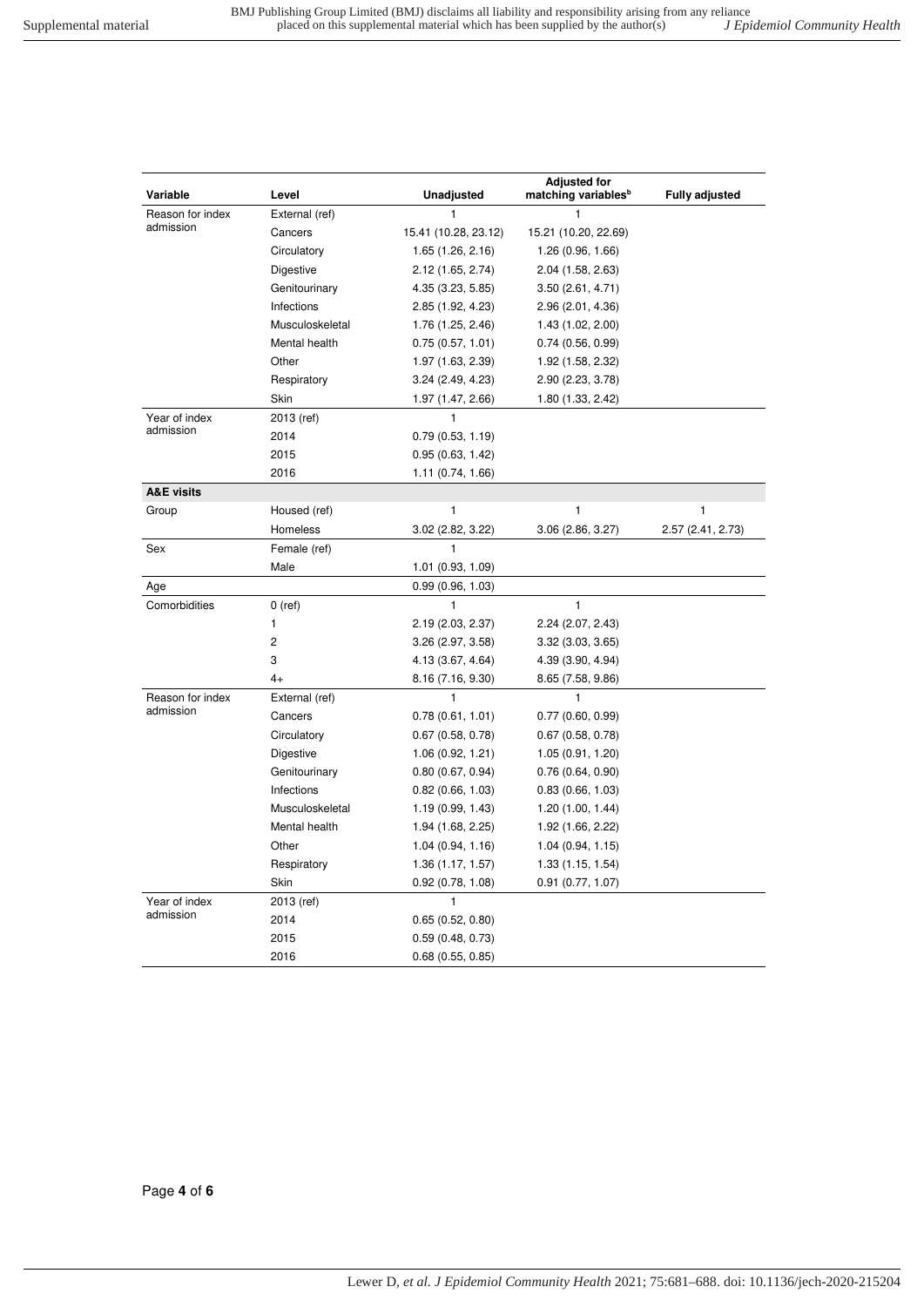## <span id="page-4-0"></span>3 Cumulative incidence of readmission at 12 months, stratified by reason for index admission

We used the Kaplan-Meier method to estimate the cumulative incidence of readmission during the first 12 months after discharge (i.e. the risk of one or more readmissions), with censoring at death or end-of-follow-up. The values in the table below are percentages with 95% confidence intervals.

| ICD-10 chapter of index admission | <b>Homeless</b>  | <b>Housed</b>    |
|-----------------------------------|------------------|------------------|
| Emergency readmissions            |                  |                  |
| Cancers                           | 61.9 (49.0-74.9) | 56.2 (45.3-67.7) |
| Circulatory                       | 55.9 (47.3-64.8) | 34.8 (30.6-39.2) |
| Digestive                         | 67.3 (60.4-74.0) | 30.9 (26.0-36.5) |
| External & injuries               | 55.0 (51.4-58.8) | 24.5 (20.2-29.7) |
| Genitourinary                     | 67.5 (56.8-77.7) | 31.6 (23.4-41.7) |
| Infections                        | 57.2 (48.2-66.5) | 33.8 (21.8-49.9) |
| Mental & behavioural              | 66.9 (61.4-72.3) | 43.1 (30.6-58.0) |
| Musculoskeletal                   | 65.2 (57.0-73.4) | 40.1 (33.3-47.8) |
| Other                             | 60.8 (56.0-65.7) | 32.8 (28.8-37.2) |
| Respiratory                       | 65.1 (60.3-69.8) | 37.0 (30.2-44.7) |
| Skin                              | 65.2 (59.3-70.9) | 34.9 (27.0-44.2) |
| <b>ALL</b>                        | 61.3 (58.8-63.7) | 33.1 (30.3-36.0) |
| <b>Planned readmissions</b>       |                  |                  |
| Cancers                           | 49.7 (29.1-74.7) | 68.8 (59.7-77.6) |
| Circulatory                       | 19.7 (12.0-31.4) | 29.5 (24.5-35.2) |
| Digestive                         | 23.3 (16.9-31.6) | 46.4 (40.6-52.6) |
| External & injuries               | 13.7 (11.1-16.9) | 20.1 (16.9-23.7) |
| Genitourinary                     | 30.0 (18.2-46.8) | 43.2 (36.3-50.9) |
| Infections                        | 17.0 (11.3-25.1) | 31.2 (23.0-41.3) |
| Mental & behavioural              | $10.6(8.6-13.0)$ | 20.7 (13.6-30.9) |
| Musculoskeletal                   | 19.0 (10.7-32.4) | 27.7 (20.3-37.1) |
| Other                             | 17.3 (13.7-21.7) | 27.2 (24.2-30.4) |
| Respiratory                       | 17.4 (10.9-27.2) | 27.9 (21.5-35.7) |
| Skin                              | $8.3(5.3-12.8)$  | 18.0 (11.7-27.0) |
| <b>ALL</b>                        | 16.5 (14.1-19.3) | 30.0 (28.0-32.2) |
| A&E visits                        |                  |                  |
| Cancers                           | 85.4 (74.3-93.5) | 79.2 (72.1-85.5) |
| Circulatory                       | 91.5 (88.1-94.2) | 82.0 (77.4-86.2) |
| Digestive                         | 94.9 (91.5-97.2) | 83.3 (77.4-88.5) |
| External & injuries               | 93.9 (92.4-95.2) | 83.1 (77.8-87.8) |
| Genitourinary                     | 90.8 (79.1-97.4) | 82.4 (79.1-85.5) |
| Infections                        | 87.9 (77.2-95.1) | 82.4 (72.7-90.2) |
| Mental & behavioural              | 95.4 (92.3-97.6) | 84.9 (76.9-91.3) |
| Musculoskeletal                   | 95.5 (91.5-97.9) | 79.6 (69.7-88.0) |
| Other                             | 94.2 (92.5-95.6) | 84.3 (80.9-87.4) |
| Respiratory                       | 96.7 (94.6-98.1) | 88.1 (84.5-91.2) |
| Skin                              | 93.7 (89.4-96.7) | 83.5 (78.2-88.1) |
| ALL                               | 93.8 (92.7-94.8) | 83.6 (81.2-85.8) |

Page **5** of **6**